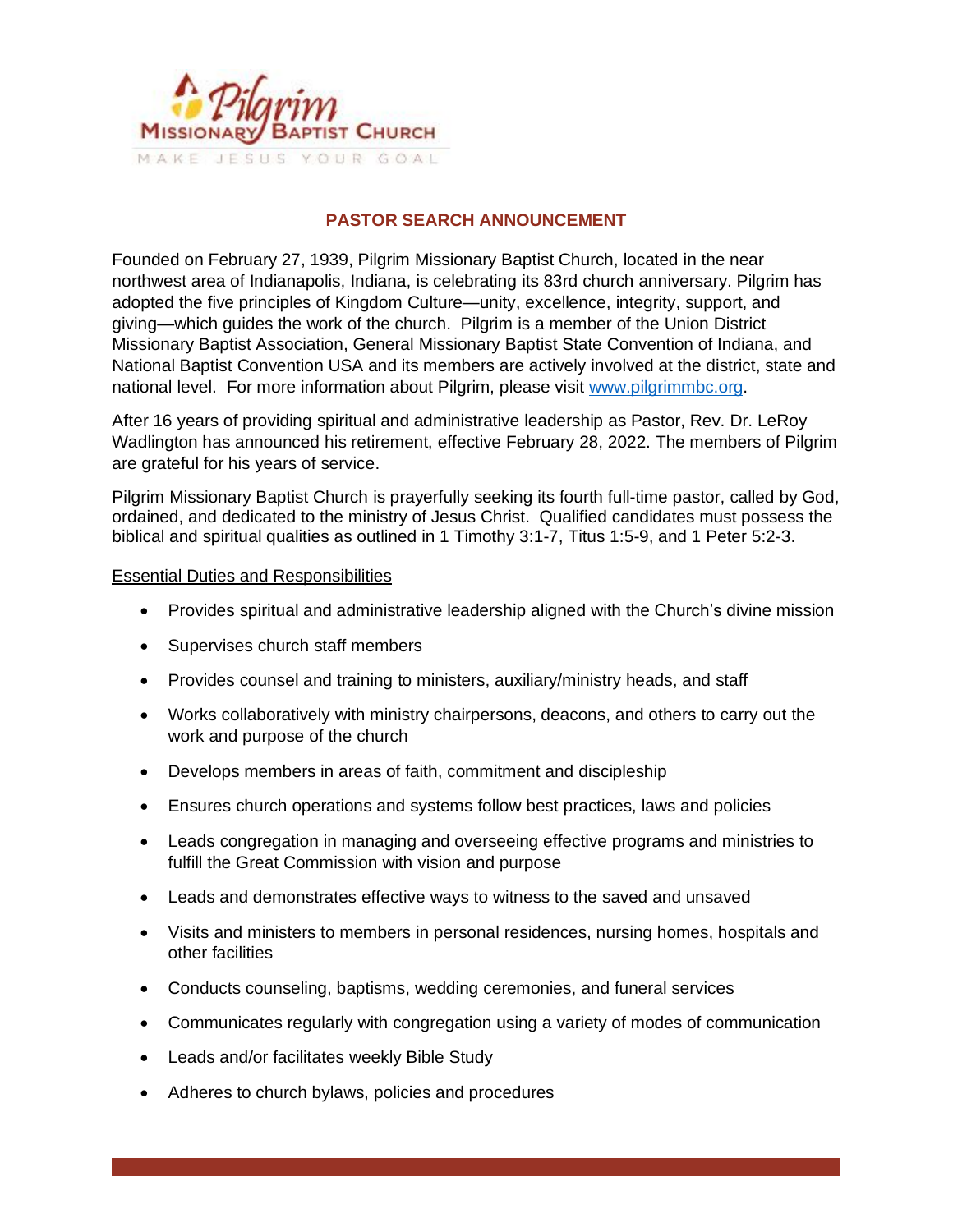# **Minimum Qualifications and Competencies**

**Education** 

- A Master's degree in divinity, theology or a related field from an accredited school or university is preferred but not required
- A Bachelor's degree from an accredited school (seminary) or university is *required*
- In lieu of Bachelor's degree, ten (10) or more years experience as a pastor may suffice

## **Ministry**

- Be a licensed and ordained minister
- Must have a minimum of five years of leadership experience in ministry (including but not limited to pastor, youth pastor, Sunday School superintendent, auxiliary/ministry leader)
- Must have a sound knowledge of Baptist doctrine and the Articles of Faith
- Experience in reaching, teaching, and leading youth and young adults and engage them in the work of the church
- Must be able to demonstrate hospitality and promote nurturing of all congregants
- Actively support all church ministries

## **Competencies**

- Possess excellent communication skills (written and oral)
- Strong leadership skills and ability to articulate a vision for the church
- Demonstrated effectiveness in teaching
- Demonstrated counseling and pastoral care capability
- Demonstrated commitment to life-long learning
- Ability to relate well to people of all ages and diverse backgrounds in a multigenerational church
- Exhibits empathy and leads members in fostering a caring spirit for persons in the church and the community
- Strong interpersonal skills, active listener, encourages open communication and builds trust with others
- Ability to manage crisis and conflict in an effective manner